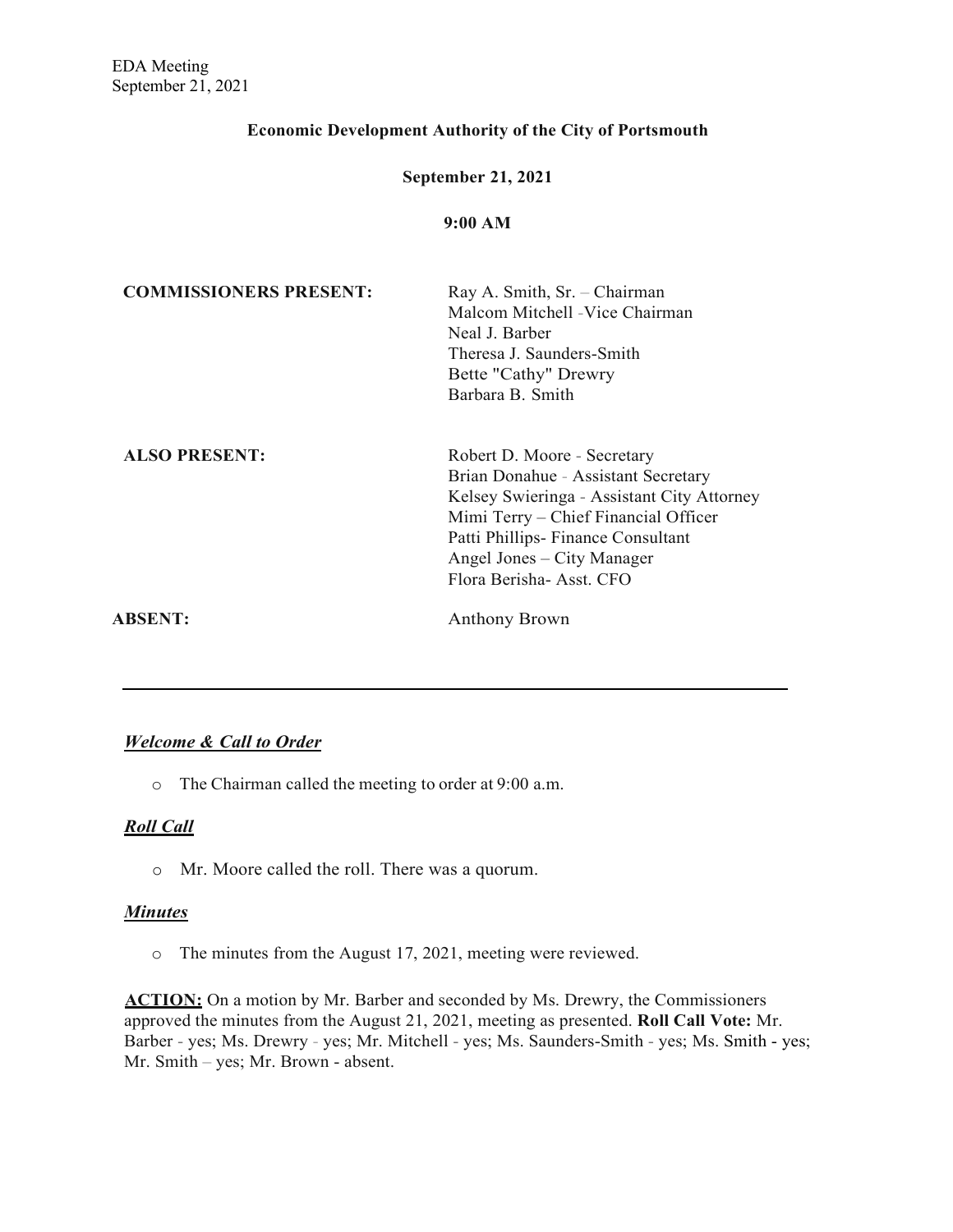## *Financials*

o Ms. Phillips reviewed the August 2021financial statements. It was agreed that July 2021 statements would be filed for audit.

### *Old Business*

- o Financial Services Ad Hoc Update- Ms. Drewry and Mr. Brown to meet with staff to discuss banking options.
- o Mr. Moore informed the board that the Economic Development Incentive Ad Hoc Committee will be meeting October 5, 2021, to discuss program.
- o Mr. Moore reminded the board of the Joint EDA/PPIC Meeting on September 28, 2021.
- o Mr. Moore gave the EDA an update on the Port Host Community Grant.
- o Mr. Moore announced that Lineage Logistics opened September 9, 2021. Mr. Barber stated he is interested in a tour.
- o Mr. Mitchell and Mr. Barber gave an update on the Business Investment Program. The applications will possibly be ready for review at the October meeting.

### *New Business - none*

### *Closed Meeting*

**ACTION:** At 9:20 a.m. on a motion by Mr. Mitchell and second by Ms. Drewry, I move to go into a closed meeting pursuant to Virginia Code Subsection 2.2-3711 A.8 for the purpose of consulting with legal counsel regarding specific legal matters requiring the provision of legal advice by such counsel, specifically regarding collection of debts owed to EDA.

**Roll Call Vote:** Mr. Barber - yes; Ms. Drewry – yes; Mr. Mitchell - yes; Ms. Saunders-Smith yes; Ms. Smith -yes; Mr. Smith – yes; Mr. Brown - absent.

**ACTION:** At 9:34 a.m. on a motion by Mr. Mitchell- and seconded by Mr. Barber, the Authority I hereby move that each Commissioner certify that, to the best of his or her knowledge: only public business matters lawfully exempted from open meeting requirements under the Virginia Freedom of Information Act, and only such public business matters as were identified in the motion by which the closed meeting was convened were heard, discussed or considered in the closed meeting just concluded.

**Roll Call Vote:** Mr. Barber - yes; Ms. Drewry – yes; Mr. Mitchell - yes; Ms.

Saunders-Smith - yes; Ms. Smith - yes; Mr. Smith – yes; Mr. Brown - absent.

### *Open Meeting*

**ACTION:** On motion by Mr. Barber and seconded by Ms. Saunders Smith, the Board approved the following Resolution. **Roll Call Vote:** Mr. Barber- yes; Ms. Drewry yes; Mr. Mitchell yes; Ms. Saunders-Smith-yes; Ms. Smith - yes; Mr. Smith –yes; Mr. Brown - absent.